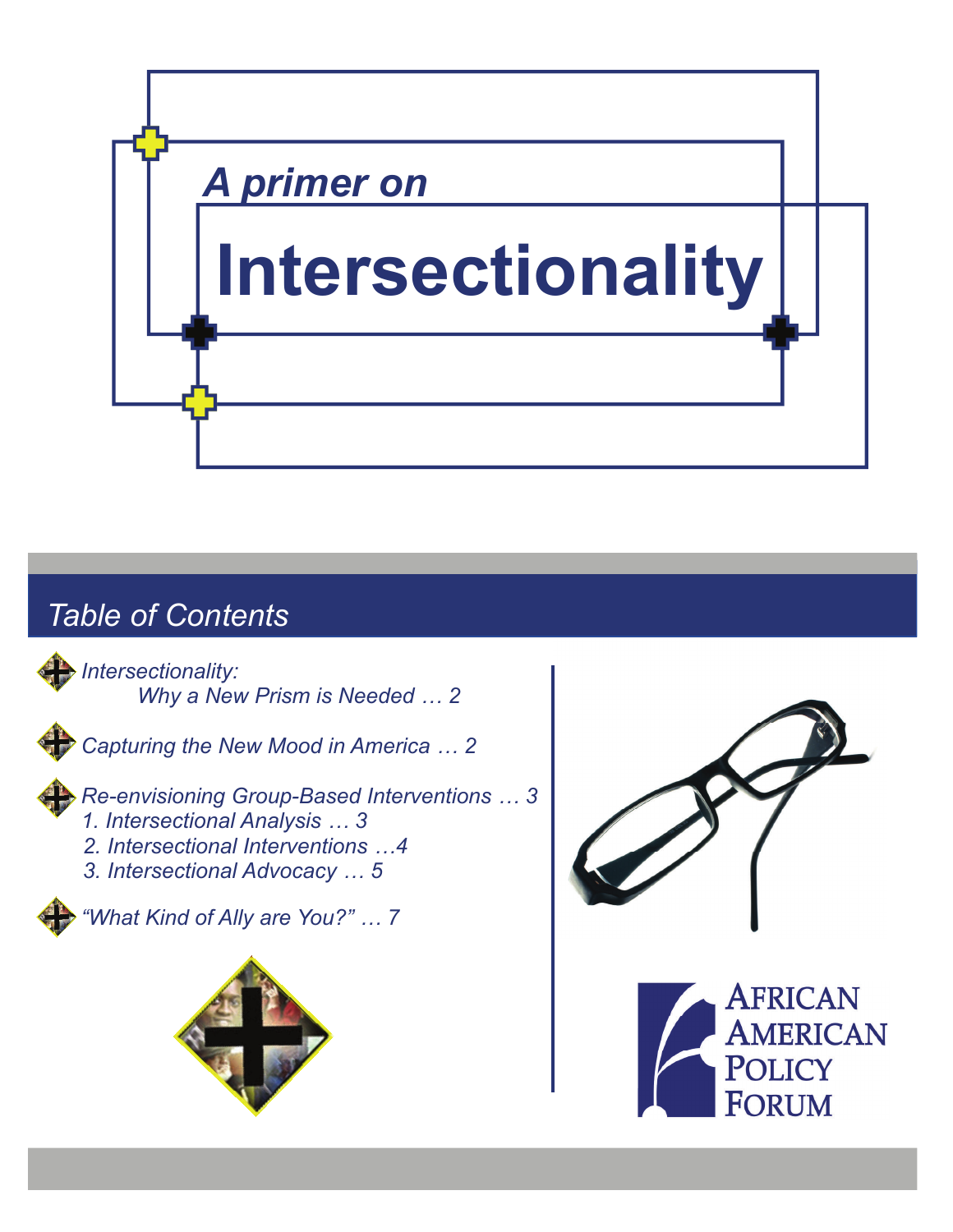# **Intersectionality: Why a New Prism is Needed**



Social justice advocacy has entered a new era. Rising expectations brought about by the remarkable shift in the national political arena have heightened the need to rethink standard approaches to social justice advocacy. One of the most significant aspects of current social justice practice that warrants rethinking, is the dominance of a particular orientation that disaggregates social problems into discrete challenges facing specific groups. These groups are often defined in mutually exclusive ways, generating artificial distinctions and sometimes conflicting agendas.

This approach—sometimes called the single-axis analysis—corresponds to the silo-oriented structure of social justice mobilization and grant making. Interventions based on such models can frequently be ineffective and sometimes even lead to unnecessary exclusion and conflict within social justice movements. In cases where race, gender, sexual identity and class work together to limit access to social goods such as employment, fair immigration, healthcare, child care, or education, it is essential that social justice interventions be grounded in an understanding of how these factors operate together. Intersectionality can provide that grounding.



Never in recent memory have so many Americans been so hopeful that significant social transformation is possible. This new sense of possibility fuels the need for thought and action leaders to fashion new and effective strategies to deliver equitable opportunity, security and well-being to those who have been historically marginalized and underserved. At this time of rising expectations, traditional civil rights issues such as violence against women, pay equity, and affirmative action are meeting up with newer issues such as gay marriage, immigration reform, mass incarceration, and environmental racism.

These new challenges have only heightened the need to find new modes to enable effective cooperation and problem-solving across constituencies. One thing is clear: none of the pressing social justice issues can be productively advanced through traditional frameworks by explaining these problems as the product of one axis of exclusion. Equally important, none of these social problems are exclusive to one set of people, separately defined. Contrary to the dominant framing of some of these issues, contemporary immigrants are not all Latino; prisoners are not all men; affirmative action beneficiaries are not all African American; and LGBTs are not all white and middle class. Recognizing that these constituencies are multiply-constituted means that interventions and programs designed to address group interests can no longer be framed in exclusionary terms. There are constituencies within constituencies that are not well-served by such categorical thinking.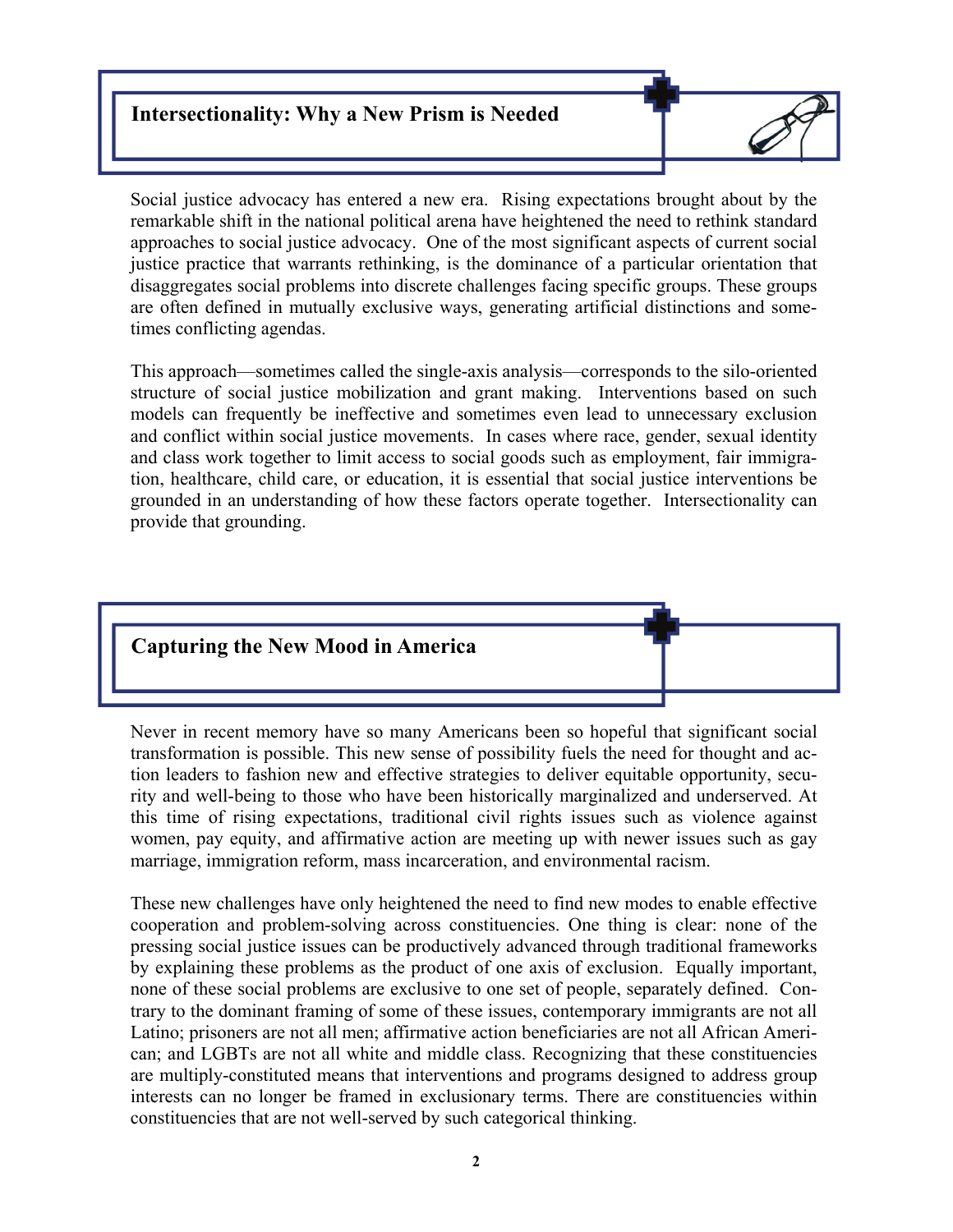# **Re-envisioning Group-Based Interventions**

> Intersectionality is a concept that enables us to recognize the fact that perceived group membership can make people vulnerable to various forms of bias, yet because we are simultaneously members of many groups, our complex identities can shape the specific way we each experience that bias. For example, men and women can often experience racism differently, just as women of different races can experience sexism differently, and so on. As a result, an intersectional approach goes beyond conventional analysis in order to focus our attention on injuries that we otherwise might not recognize. The illustration below represents what it means to move beyond conventional forms of group and issue-based intervention. It demonstrates that the groups in question are not mutually exclusive, but are in fact multidimensional. Internally each group has multiple characteristics that must be considered in shaping advocacy and public policy. Whether those goals are equal opportunity, fair immigration policies, equitable pay, a just criminal justice system, or more inclusive visions of equal citizenship, the multidimensionality of these groups must be factored into the equation. These goals can be advanced by using an intersectional prism to 1) analyze social problems more fully; 2) shape more effective interventions; and 3) promote more inclusive coalitional advocacy.



*Intersectionality, a term coined by AAPF's Kimberle Crenshaw, has been offered as a prism from which to view a range of social problems to better ensure inclusiveness of remedies, and to identify opportunities for greater collaboration between and across social movements. Intersectionality has traveled globally, shaping social justice awareness and actions in Europe as well as in the Global South. Several national, regional and now UN documents acknowledge the concept and encourage the development of policies and practices to sustain more productive approaches to equity, opportunity, and basic human rights.*

#### **1. Intersectional Analysis**

Intersectionality is thus a critical lens for bringing awareness and capacity to the social justice industry in order to expand and deepen its interventions. Intersectionality was initially conceived as a way to present a simple reality that seemed to be hidden by conventional thinking about discrimination and exclusion. This simple reality is that disadvantage or exclusion can be based on the interaction of multiple factors rather than just one. Yet conventional approaches to social problems are often organized as though these risk factors are mutually exclusive and separable. As a consequence, many interventions and policies fail to capture the interactive effects of race, gender, sexuality, class, etc. and marginalize the needs of those who are multiply affected by them.

The exclusionary consequences of this problematic thinking were starkly presented in a case in which Black women challenged the exclusionary hiring practices of auto maker General Motors. In this historically race and gender segregated auto industry, women were only permitted to work in front office jobs and African Americans were limited to heavy industrial work.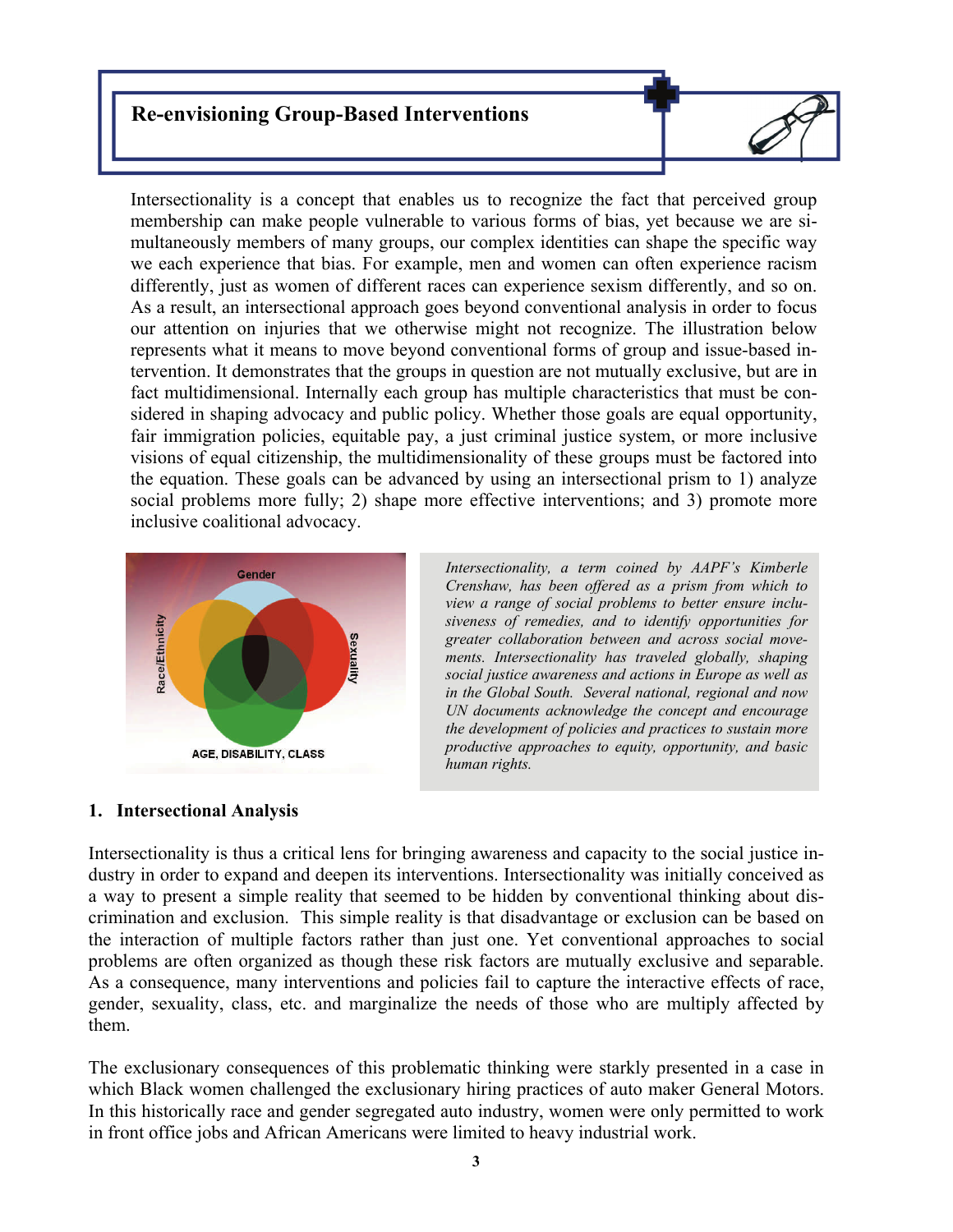The problem for African American women was even more acute: the front office jobs were only available to women who were white, and the industrial jobs were appropriate only for Blacks who were men. African American women argued that they had clearly been discriminated against on the basis of race and gender, but in Degraffenreid v. General Motors, the court dismissed their case because neither white women nor African American men were similarly excluded. In essence, the trial court was not convinced that the Black fe-

male plaintiffs could prove that GM had engaged in gender discrimination since obviously not all women were excluded, nor could they prove race discrimination because not all African Americans were excluded. Clearly something had happened to these plaintiffs, but the existing understanding of discrimination blinded the court to lomophobia this kind of discrimination. Race and gender discrimination was seen as group based and exclusive, not overlapping and multiply-constituted. As a consequence of this limited thinking, the discrimination that happened to these plaintiffs literally fell through the cracks.



It was in thinking about why such a "big miss" could have happened within a complex structure of antidiscrimination law that intersectionality was born. The specific effort was to locate and visualize this discrimination at a place where conventional thinking did not go, that is, where various forms of discrimination overlapped rather than ran parallel. Thus, one function of the intersectional prism is to draw attention to the overlap of various forms of exclusion or disadvantage.

#### **2. Intersectional Interventions**

The second and important dimension of intersectionality was reflected in the DeGraffenreid court's inability to address the obvious injury suffered by the Black female plaintiffs. To highlight the metaphor again, it was as if antidiscrimination law was called to the scene of an accident, but because it was unclear whether the accident was caused exclusively by race or by gender, each ambulance sped away, leaving these plaintiffs lying in the intersection. This second dimension of intersectionality directs attention to the ways that social policy, advocacy and social movements are often ill-equipped to address the needs of constituents who struggle against more than one disadvantage or discrimination. When feminism focuses exclusively on gender, or antiracism on race, or LGBT on sexual identity, they often fail to comprehend that countless numbers of their constituents confront circumstances and challenges that reflect more than one barrier or obstacle.

Social movements typically follow analyses similar to the discussion in DeGraffenreid. They approach intersectional problems by claiming that the various issues should be taken up separately, preferably by separate institutions or organizations. Separating out or disaggregating such dynamics into distinct social problems, frequently distorts certain experiences or renders them completely invisible.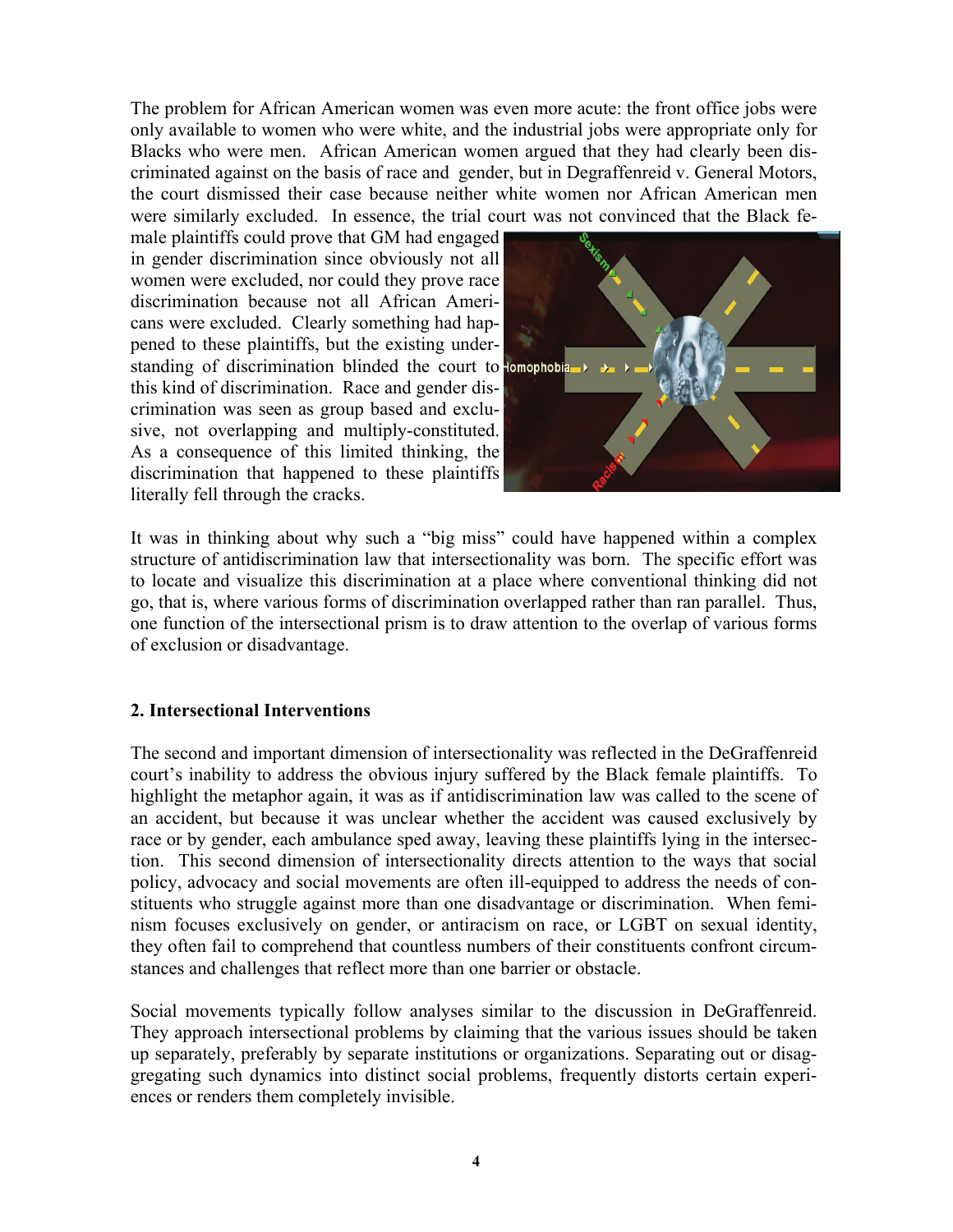The failure to analyze and approach social problems from an intersectional lens can cause advocates and other actors to miss the boat on important issues. This sometimes leads to unfortunate or even tragic consequences. One example involves the special vulnerability of immigrant women whose lives are threatened by their abusive citizen spouses. Earlier immigration "reform" required spouses who immigrated to the US to marry American citizens

to remain "properly married" for two years before they were eligible to receive permanent resident status. This requirement provided no exceptions for battered women who often faced the risk of serious injury and death on the one hand, or deportation on the other. Yet, advocates fighting for fairer immigration policies were generally uninformed about vulnerabilities relating to gender, while advocates for domestic violence survivors never considered that members of their constituency included immigrant women seeking permanent residence status.



Only the predictably tragic consequences of this double burden brought this problem into the light, but even then the solutions did little to increase the safety of the most vulnerable women.

Thinking and acting intersectionally from the start might have ensured that advocates for fair immigration policy and advocates for domestic violence survivors would have envisioned their common cause and seen their shared constituencies more clearly.

Intersectionality thus informs not only a fuller understanding of the sometimes overlapping forces that structure the lives of constituents, but also draws attention to the limited vision that grounds advocacy and intervention on their behalf. Where problems are intersectional

*Intersectionality not only provides a tool to render certain exclusions more visible, it also points in the direction of a reframed approach to social justice politics. Intersectionality is thus a critical lens for bringing awareness and capacity to the social justice industry in order to expand and deepen its interventions.* 

#### **3. Intersectional Advocacy**

The movement-building insights of intersectionality implicate the structure and occasional tensions between social justice movements. All too frequently, organizations and movements shape their rhetorical claims in ways that not only fail to address other dimensions of disadvantage, but sometimes reinforce them as well. There are now several classic cases where movements have been tragically pitted against one another in pursuing their legitimate ends. Historically, such examples include feminist anti-rape advocacy that sometimes foregrounded the stereotype of the Black rapist in appealing for legal reform; domestic violence advocacy that linked protection of women to the growth of incarceration; affirmative action advocacy that centralized gender over race; and gay marriage advocacy that linked the right to marry to nuclear, economically viable, two-parent families. What these examples have in common are the various ways—sometimes implicit and sometimes explicit that key arguments or images used to advance one cause sometimes retard or work against other social justice interests.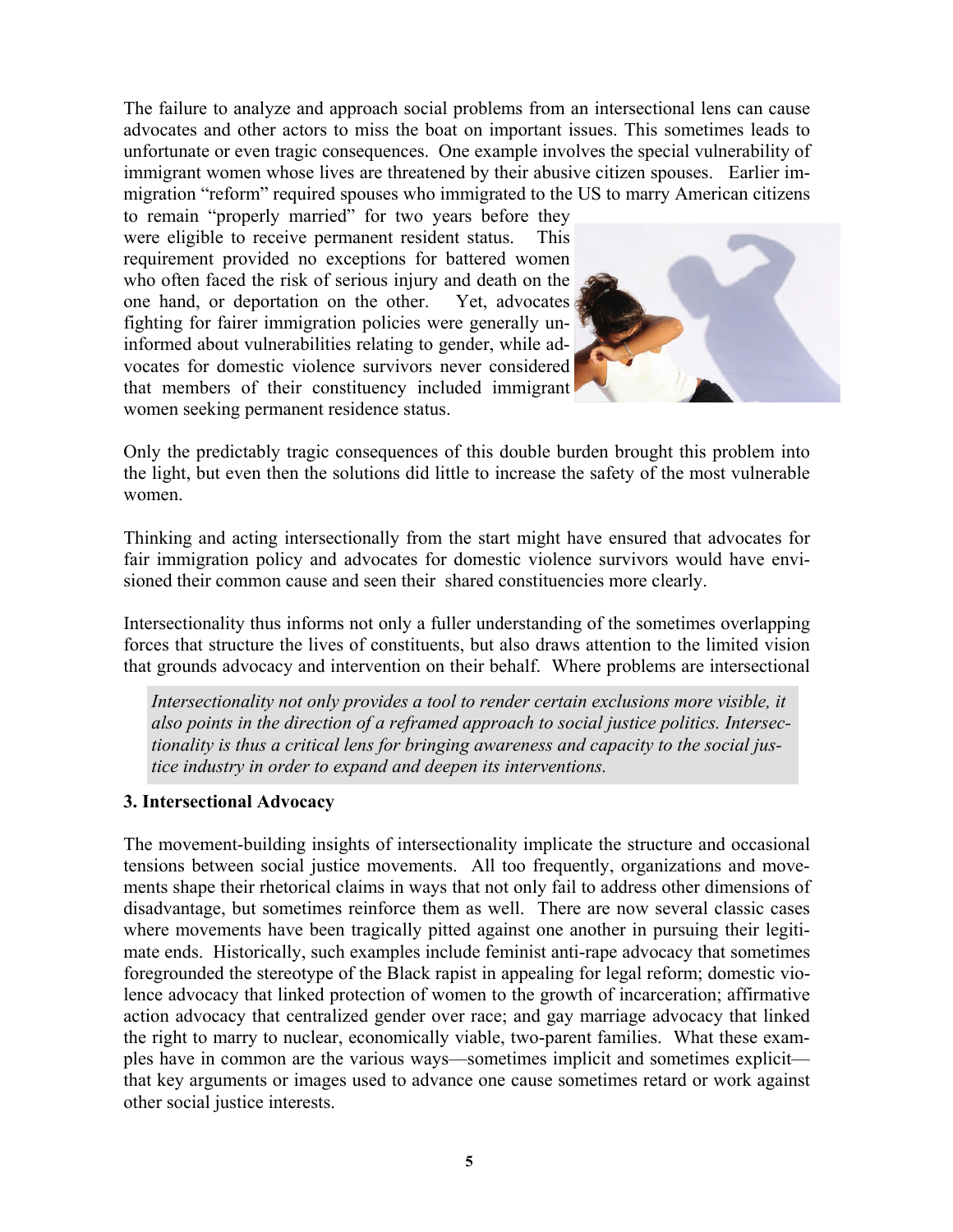

These rhetorical problems exacerbate and are exacerbated by a host of "isms" that circulate within these constituencies. For example, sexism, homophobia, racism, and xenophobia exist within communities of color, immigrant communities, LGBT communities, and others. These dynamics sometimes serve as the scaffolding for rhetoric that undermines efforts to build progressive social justice coalitions. The challenges grow more ominous when one recognizes that none of these communities are exclusive. Like "friendly fire," the rhetoric hurled back and forth between communities often strike members within.

Thus, to use one unfortunate example, in the aftermath of Proposition 8 campaign in California, the recriminations and tensions between Blacks and Latinos on one hand, and the LGBT community on the other were sometimes premised on the assumption that these constituencies were utterly distinct warring camps and that neither was part of the other. This disastrous outcome has been particularly tragic for those simultaneously





members of both communities. In the rallies, marches and civic debate following November elections in California, Black and Latino LGBTs suffered raced-based insults from other LGBTs and homophobic insults from other people of color. There were casualties of communities at war with themselves.

Clearly one significant factor that permits these destructive politics to prevail is the failure to imagine, elevate and incorporate the sensibilities of LGBTs who are Black and Latino in the agenda setting of both the LGBT and people of color communities.

*At the most basic level, intersectional awareness encourages advocates and policy makers to ask how their approaches address and engage constituent members who are in fact constituents of other social groups as well. How do debates across constituencies sound different when it is recognized that each community contains members of the other? What is the broadest articulation of a problem that would embrace more than the interests of the most advantaged?* 

Movement politics and advocacy must be recalibrated to more fully incorporate constituencies at the margins and to move away from single issue organizing. These are challenging questions and often there is no one right answer. But it is clear that ignoring these issues will no longer do. Efforts must be expanded to make the practice of intersectional awareness routine so that the hard work of creating and sustaining non-exclusive social justice initiatives becomes second-nature to everyone.

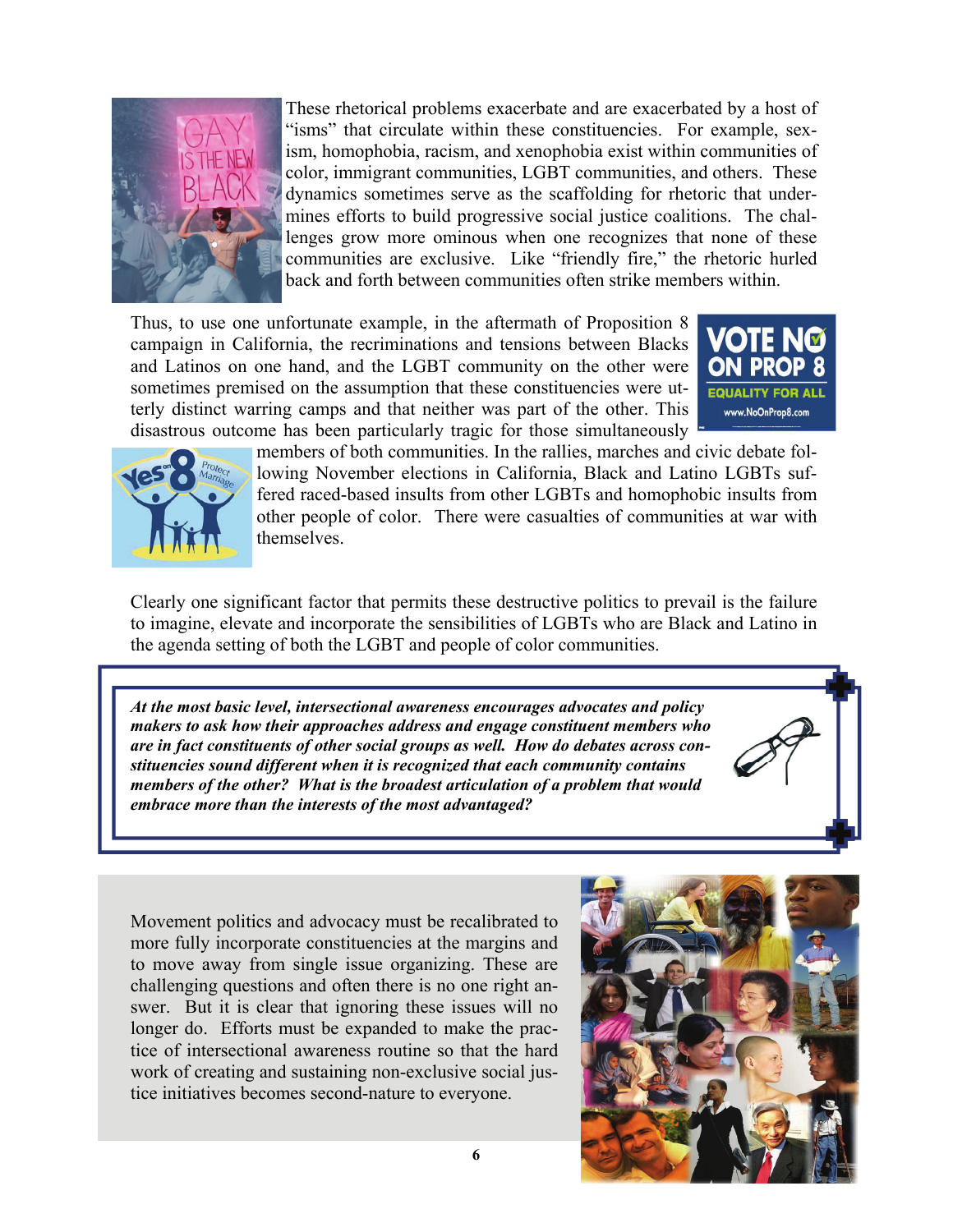# **"What Kind of Ally are You?"**  *\* Or, What is your Disaster Relief Kit?*

 Speech Delivered by Kimberle **Crenshaw** V-Day 10<sup>th</sup> Anniversary Celebration The Superdome New Orleans, LA April 11, 2008

 You know, whenever I meet people from other countries, there are two things they want to talk about -- and one is Hurricane Katrina. Citizens of the word were shocked that our friends, our families, our fellow citizens and humans, would be called "refugees." Can there be any doubt that this slip of the tongue describes exactly who they were seen to be -- you know, maybe they are God's children, but not exactly our responsibility.

And it's not that the US was somehow exceptional in its miserable DISASTER RELIEF efforts. When we look at disaster relief all over the world, this American experience was tragically universal. Whether it was the Tsunami that killed thousands in Asia and Africa, the earthquake that wiped out 300,000 in Central Asia, Hurricane Mitch that devastated the lives of thousands in Central America, the DISASTER RELIEF failures were essentially the same: the poor, ethnically and racially marginalized, the women, the children, the old, the disabled, were all hardest hit by the disaster and least served by the relief. And why is this the case? Kofi Annan was asked during one of the crises whether the relief efforts were going to be "gender sensitive". He responded that since all people were effected the same, then the disaster relief would be the same. Not true of course.

We know that women in the midst of natural disasters or conflict are vulnerable to a whole range of harms, including loss of life, harassment, violence, rape and other forms of sexual abuse. We know they have different needs, they have different responsibilities, and the effect of disasters often exacerbates their vulnerability to violence and harm. And we also know that it isn't just ALL WOMEN from region to region who are effected the most. It is SOME women, the women who are also the ones who are socially marginal, who are isolated, who are already burdened or viewed as less valued women. If you take just about any of these contexts and put a different face on these women -- a difference race, caste, or ethnicity -- I believe that the response would be different. Gender-neutral Disaster Relief efforts don't work, because the effects of disaster intersect with women's status, role, and context so that the disaster has secondary and tertiary effects.

In the same way that we know that disaster doesn't effect men and women in the same way, it also doesn't always effect people the same way across race or social class either. Yet when we run to the rescue and don't pay attention to race or caste or ethnicity, all the preexisting dynamics that marginalized some communities and made them vulnerable to receive the brunt of the disaster will render them less worthy of relief when the disaster strikes. In India for example, the Dalits, those who are at the bottom of the caste structure, were often entirely excluded from disaster relief efforts after the Tsunami. Some Dalit villages destroyed by the Tsunami received no rations or water because locals distributing the goods believed that Dalits didn't need or deserve relief. Some believed that the Dalits destitution pre-existed the disaster so there was no need to lift the burdens that befell them along with everyone else. Others believed that Dalits should play the same role in the relief camps that they play in the villages, that is, removing dead bodies, carrying baskets of human waste on their heads, doing the most degrading dehumanizing work for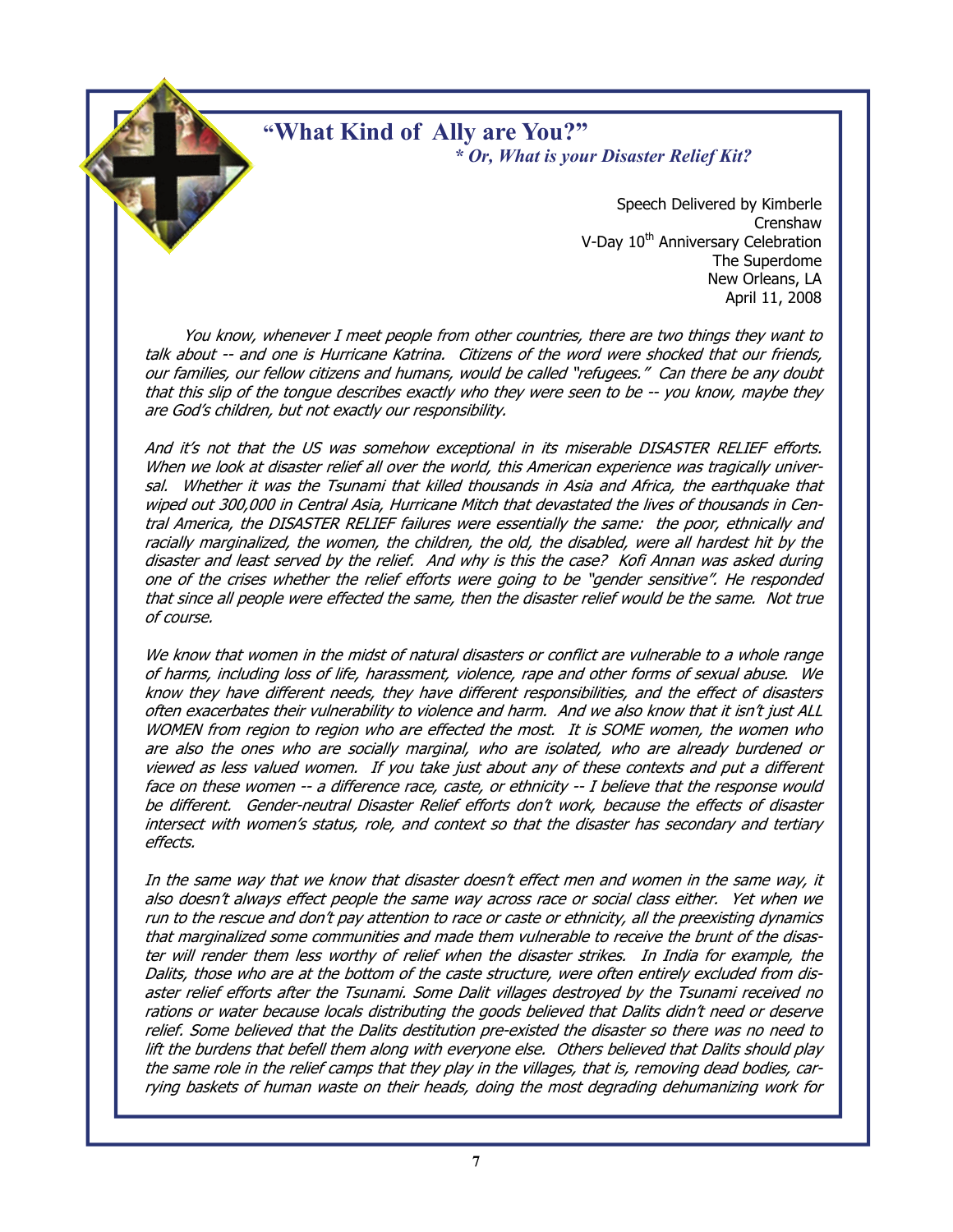mere rations or for no pay at all. The problem with disaster relief that is colorblind, caste-blind or gender blind is that it reinforces all of the ills, the privileges, the silences, the oppressions that preexisted the disaster, and often makes them worst.

Now believe it or not, I'm not here to talk about governments, or the UN, or any supernational entities. I'm really here to talk about us, all of us RIGHT HERE. I'm here to ask us, "what kind of Disaster Relief are we trying to build here?" Or to put it another way, we are all trying to build a Global Movement to end a tragedy—something we call VIOLENCE. We want to intervene, put our bodies, our minds, our resources between this particular man-made disaster and its effects. What kind of tools are in OUR disaster relief kits? Are we as a movement prepared to do any better than our governments? We want to be allies in this effort, but exactly what kind of ally are we prepared to be? Are we "just about me," allies, or are we "taking it to the mat" allies? Well, maybe it really depends on whether we can see, hear and respond to those problems that happen in the INTERSECTIONS of disasters. It's not too hard for us to see and respond to the kinds of local disasters that occur on our watch, in our neighborhood, to people just like us, or on terrain in which we are familiar. But can we broaden our purview, our experience, our rhetoric, and our practice, to really get at the vulnerabilities that we don't share, and aren't so sure about?

You know, sometimes it seems as though with all these movements, the antiviolence and feminist movement, the antiracism movement, the LGBT movement, the antiwar movement, the human rights movement, and the anti-colonial movement, that we have got so many movements that nothing at all should ever fall through the cracks. All we have got to do is strengthen our own piece of the puzzle and we'd be all good. But is that really true? Do we pay attention when the issues that these movements address collide? And what do we do when they do?

I use the metaphor of intersectionality to call our attention to precisely these questions. Imagine each of our movements as providing security and relief along their own highway. Let's say the antiracism movement patrols and secures all of the traffic that rolls down the race highway. And that's a particularly deadly patch of road there. Lots of people get hit trying to navigate across the road of racism. The role of the antiracist advocates is to come to their rescue, to call attention and to administer, to try to prevent further harm, to make the situation right. In short, to provide Disaster Relief.

And feminists, they have a patch of road too where all sorts of things happen to folks who live on that stretch of highway, folks who get hit by sexism, patriarchy, and its consequences: violence, discrimination, disempowerment. Their job is to rush to the scene, administer, protect, and prevent and to provide resources and help.

And there are other patches of road that other folks administer: LGBT has a patch; the antiwar folks have a patch. Whatever movement, there is a patch of road that they administer.

But imagine, just for a moment, what would happen if an accident occurs on that patch of road where they all converge and intersect. Imagine no one actually SAW the accident, but everybody heard it. Terrible sounds, screeching breaks, a big crash and then a body, lying in the intersection, unconscious. All of the Disaster Relief specialists jump in their ambulances and rush to the scene, and are flummoxed. What do we do? She's lying there, in the intersection. She's on everybody's road—the race road, the gender road, the LGBT road, but no one can tell which traffic hit her. So, they start to discuss it. Now nobody's doing anything yet, they just, well… are thinking about it.

So, Mr. Race man says, "hmm, well, can't really tell what happened here, but my guess, since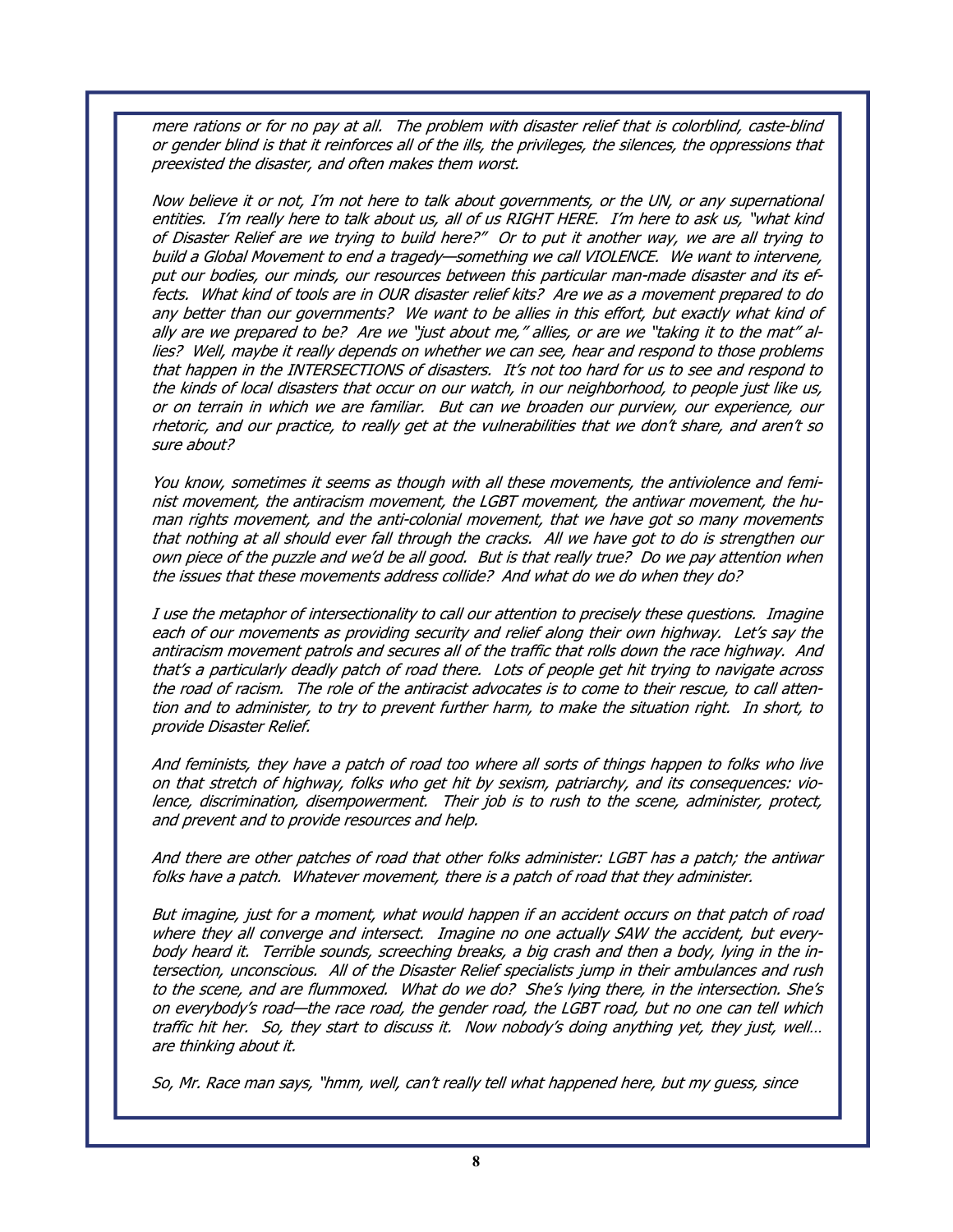she is a woman, is that she probably got barreled over by the gender traffic. I'm going to leave her to you."

But Ms Feminist says, "well hold it a minute, if it was really gender, I think she'd probably be over here, closer to this spot here. I don't think I can handle this one but you know, she looks a little, well, BUTCH. Maybe she got hit by the homophobia traffic."

'Well," Mr. LGBT says "to be honest, my guess would be…not. We've covered a lot of accidents but not around these parts. My guess would be that it was probably poverty, or you know, maybe she was coming from the Global South, so it could be, you know, globalization or something like that. Let's ask the anti-imperialism folks if they recognize her"

"Well," Ms. Human Rights chimes in with a bright idea---"let's just try to revive her and ask."

So they all move in a little closer, bend down, and one lifts her head up just a little, and yells, "WHO HIT YOU? WE NEED TO KNOW? WAS IT RACISM? WAS IT PATRIARCHY? TELL ME, WAS IT HOMOPHOBIA? WE NEED TO KNOW WHO INSURED YOU AGAINST THIS INJURY? SE HABLA ESPANOL?"  $70000$ 

And the woman struggles to come to, but can only say, "I don't know, but can someone just help me? Just help!"



And she passes out…again.

Unable now to figure out who is responsible, all of the Disaster Relief Specialists just pile back into their ambulances and speed away to the next accident, hopefully one fully with their purview, and definitely on their exclusive patch of road.

Just an apocryphal story? Sure. Exaggerated? Well looking around this place, looking at our movements, and looking directly into the mirror, you tell me.

What about this: In upstate New York, I was working with Latina domestic violence activists who were struggling to persuade their white colleagues to adopt more language sensitive interventions in their shelters. One particular case is haunting. A woman called the crisis hotline. She was desperate, the fear and anxiety in her voice betrayed the adrenaline coursing through her body. She'd run for her life, she told the hotline worker in Spanish. Her husband had tried to kill her before, and this time he vowed to finish the job. She had fled with her young son, and they needed a place to stay. The hotline worker called the local shelter.

"Good news," she told the woman, holding the phone, "there's room." But, the intake coordinator wanted to know -- "does she speak English?"

The hotline coordinator: "well I think, but I'll check." Back to the phone. She asks, but the woman is in so much fear, the coordinator can barely make out her Spanish, much less her English. She goes back to the intake coordinator. "I don't know, but she's desperate. Her husband is looking for her, it is after midnight, and she is out on the street alone with her son. She needs a place to stay now."

"Well we can't take her unless she can speak English. We have an empowerment program that all of our women must take. If she can't speak English, she can't participate in the program."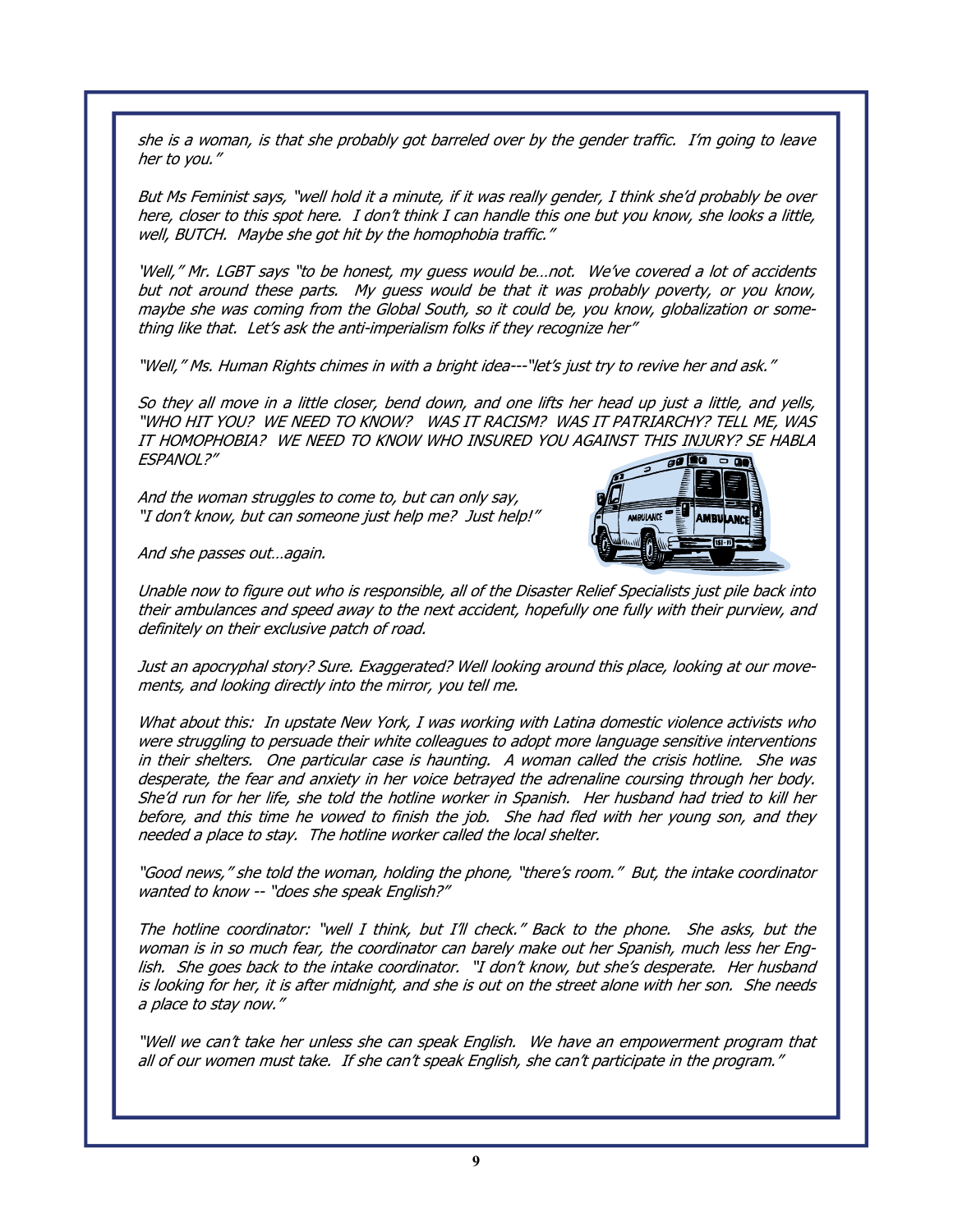The hotline counselor was stunned, but kept trying. "Well, can't we have her son translate for her? This woman is in trouble. I don't know if she will survive the night."

Intake Coordinator: "Well, that's just our policy. If the son translates, he would further disempower the woman. She needs to be able to speak for herself."

At that point the woman in crisis said she had to go, she'd call back. The hotline crisis counselor begged her to hold on, or to call back. "We'll work something out." It took several more phone calls, and several back and forth discussions before the counselor finally found a shelter that would take the woman and her son. When she finally secured a place, the counselor waited for hours for the woman in crisis to call back. She never heard from the woman again. No one knows WHAT happened to this woman. This is disaster relief gone wrong. Very, very wrong.

**So, while we sometimes dither and debate whether we can "take" an issue, or whether it fits our agenda, or whether we have the resources to deal with the accident, we miss the demands that we intervene. And when we do not relieve the disaster women face we simply contribute to it. We are not prepared for the call because we don't always anticipate the kind of woman or the kind of person we will be asked to serve and protect.** 

Rape crisis counselors in minority and immigrant communities, for example, complain that funding is often based on a model of a woman who has no other problems, a woman who might be more likely to be believed, or to press charges, rather than the women they typically serve, women who are homeless, jobless, who come in and say that they are hungry, or cold, or without shelter, and then tell them that they were raped. When crisis centers are funded on the model of "knowing your rights" or "court accompaniment" then these women are not served.

In the global arena, women are displaced all over the world due to violence and conflict, but often crisis interventions don't take into account the intersectional structure of their lives. In so far as the basic necessities of survival are concerned, women, because it is their job, must often travel long distances to collect firewood and water. It is in these long tracks that they are raped or even killed. When relief camps are set up without consulting these women or their concerns basic questions that should not determine life and death -- like 'how am I going to eat today? - are not considered because the intersectional specificities of their lives takes the back seat to their identity as simply "displaced persons."

And lest you think I'm being hard on the antiviolence movement, let me assure you that there are problems within the antiracist movement itself. When we talk about Black-on-Black violence in the African American community we seldom talk about the most common type of violence - the violence that occurs in the home. It's as if the Black bodies that we care most about are gendered in a particular way. We talk about ending the violence that endangers our fathers, brothers and sons, but we are often far too silent about the violence that endangers and sometimes takes the lives of our daughters, sisters, and mothers. Antiracism's solidarity, it seems, is often drawn with a gender line.

So then I ask, what kind of ally are you?

Let me end with a story on a lighter note. By comparison to the disastrous scenarios described above it's trivial, but it amplifies my question. I was once invited, along with a Black male friend, to an exclusive private club. We were to be the first black guests. We had a pact—"we are not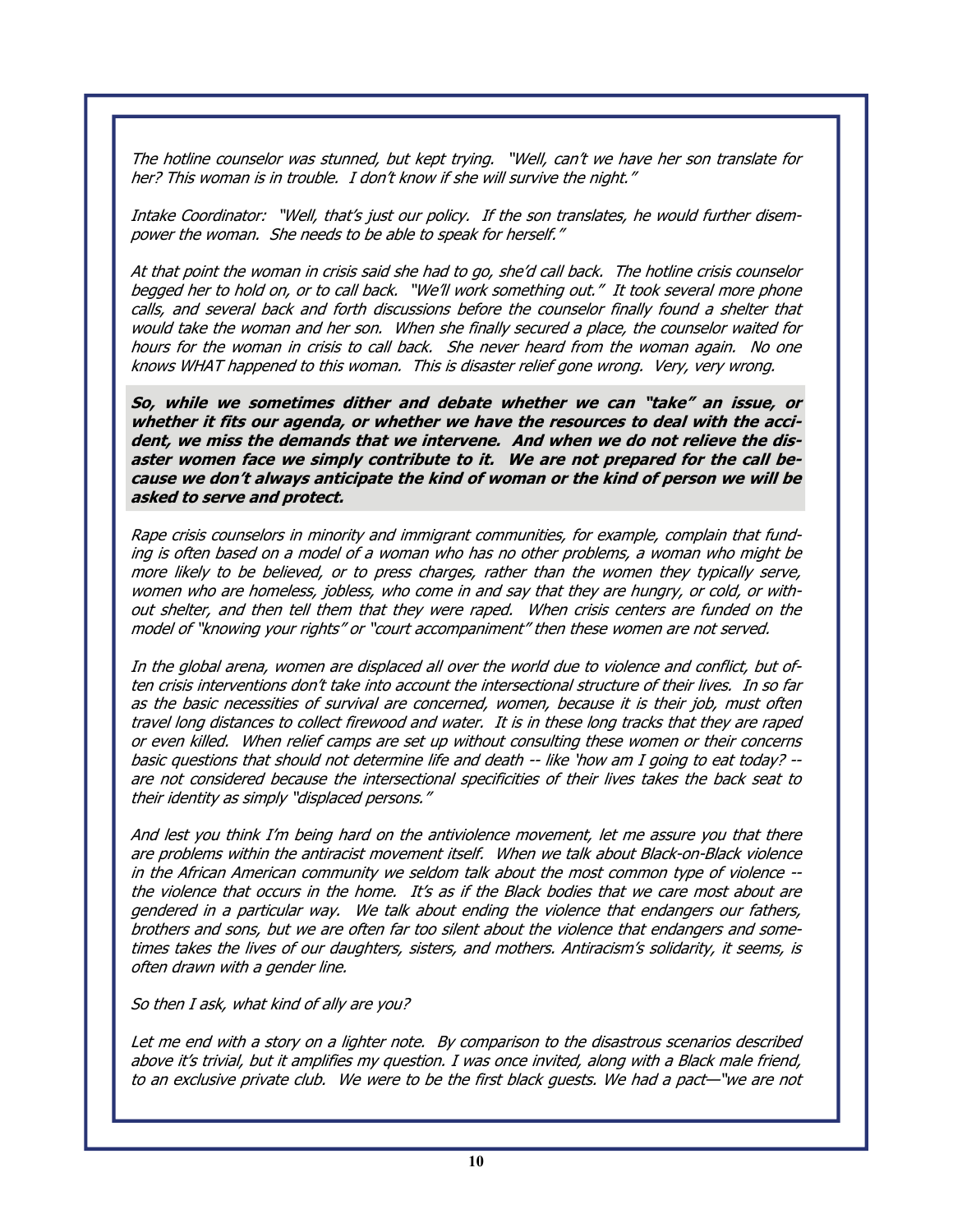taking no mess. No matter what, we're going in there strong and tall, proud Black people, unapologetic, in our power." So we went to the place, knocked on the elegant door using the big brass doorbell, and our host stepped out, embarrassed that he had forgotten an important detail. We weren't about to hear any excuses and we both stiffened our backs. 'Be strong,' we relayed to him with our body language. Be fierce. "Look man, you invited us here. Don't come telling us that we can't come in or some mess like that."

Our host said, "OH NO, that's not the problem. You can come in for SURE. It's just that I forgot to tell you that Kim can't come in. Well not through here. She's got to come in through the back door. Only men can come through the front door." "OH," my friend said. "That's different."

"That's different?" I said. What was so different about that? And what happened to our solidarity? The idea that we would stand fierce, stand strong, take no mess? What happened to our disaster intervention plan? I didn't think it came with a rider… `I'm with you until we get what we want, unless I get what I want first. Then all bets are off.'

So as we come together here, standing shoulder to shoulder, what riders do we bring to the agreement? What's in the small print? What caveats do we have in our agreement to coalesce?

Are you a "me first" kind of ally, you can come along on the ride, but with a caveat that 'I gotta get there first?'

Are you a "be just like me" ally? 'I'll stand with you as long as you make yourself knowable to me in my terms. Let's talk about gender, about women, but don't complicate it with that other stuff. It takes me out of my comfort zone.'

Are you a Bette Davis Diva kind of ally: "If I can't get what I want, then NOBODY DOES. I've got it worst so it's MW or the Highway!"

Are you the nice liberal ally -- even though you're not directly effected you'll go along with the "We Are the World" approach until it gets too costly?

Or are you a Dependent Ally: Whether or not you'll stand up for issue DEPENDS on whose watching. In the march or at the rally you're hard to the core, but at the cocktail party or in boardroom your resolve to speak that truth to power suddenly evaporates.

Are you a "yes I'll get to you after we save the gorillas, the whales, and innocent puppies" ally like the ones in the Congo who negotiated with soldiers there not to kill the gorillas but forgot to mention the women.

These are all allies with riders, with caveats, with limits. I am here to say we don't need these kinds of allies. We need allies firmly planted in the intersections, the ones who will say, "I don't care what traffic hit her. She's in the middle of the road, let's get her help and let's prevent this from happening again." Intersectionality requires you to be a different kind of ally, one that will go to the mat, one that will give you a ride not only to your destination but all the way to her destination, one that will seek power not to exercise it for your own ends, but for the ends of women and disempowered people all over the world.

What kind of allies are we to each other? What kind of allies CAN WE BE to each other? Let us ask ourselves every day, "what do we have to think about, to do, to be reliable, real allies?" That's our challenge in the aftermath of Katrina -- that we leave no bodies lying in the intersection.